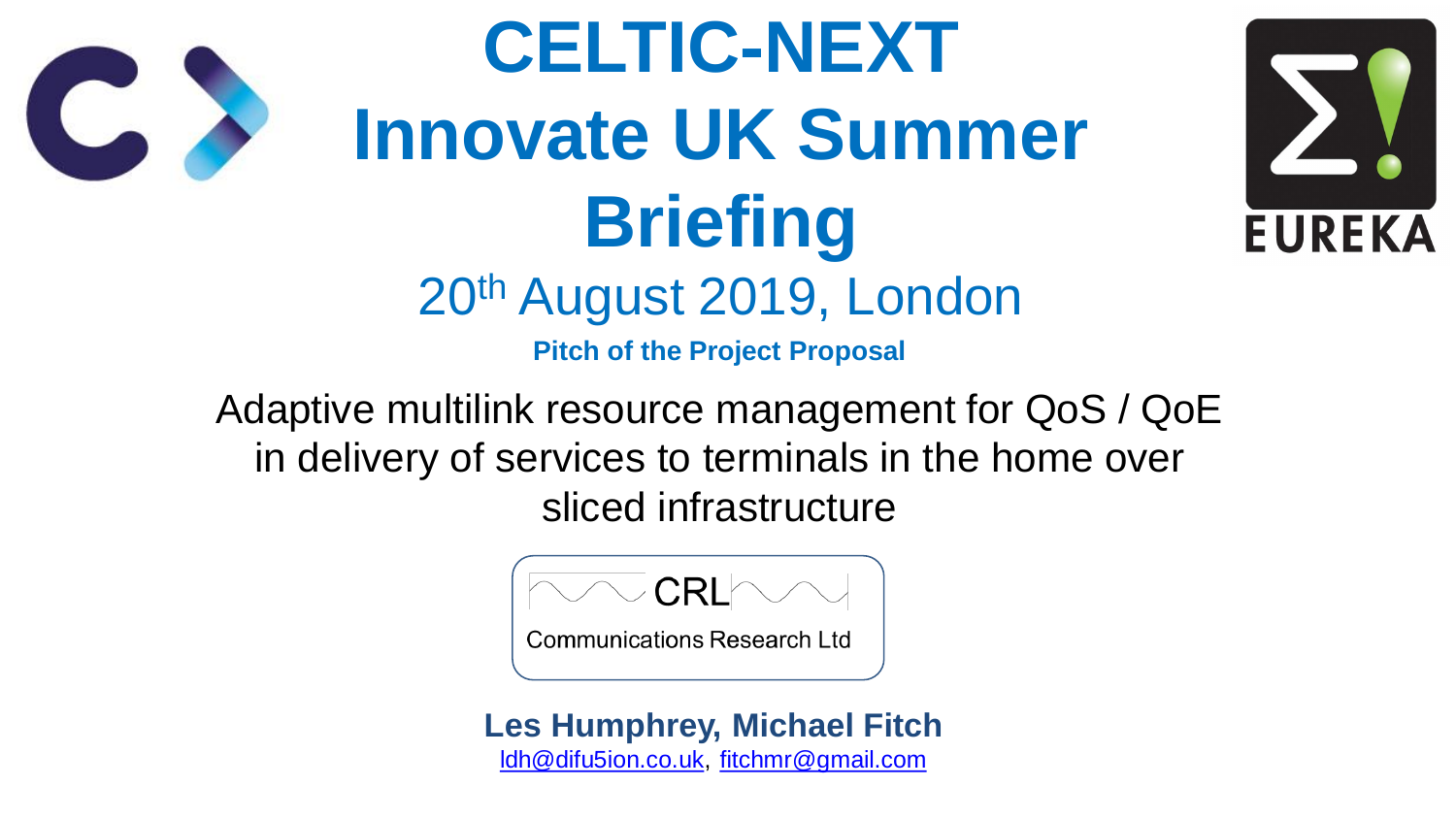

#### *The main benefit is improved QoE of communications in home / small office The added value is efficient resource management for mixed wired and wireless communication paths This work is key to improving in-home QoE along with efficient use of resources*

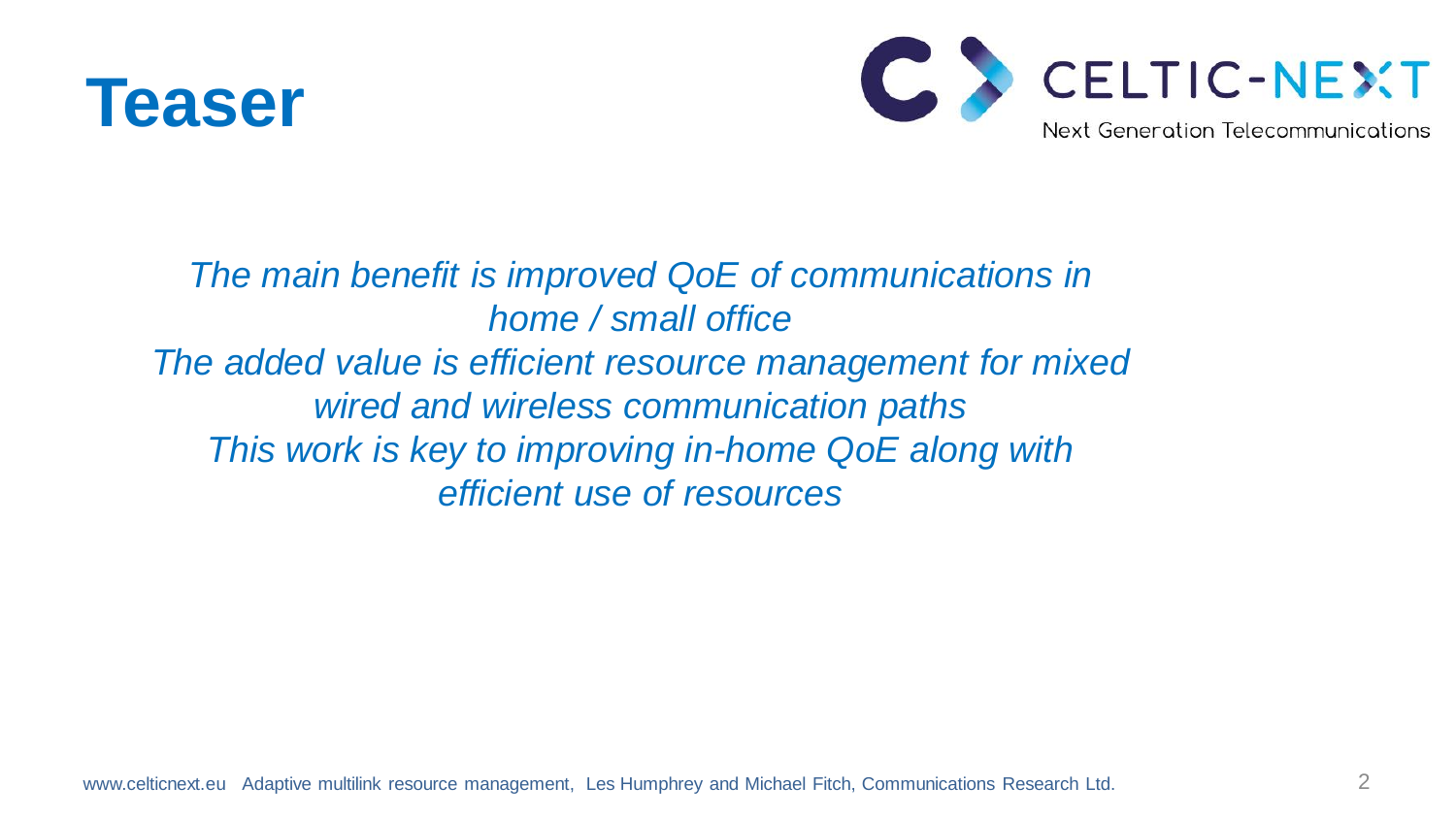# **Organisation Profile**

**Communications Research Ltd is a start-up specialising in** *modelling and simulations of cross domain resource management (wired / wireless) Expertise in Cu and wireless broadband transmission systems, signal processing, and network requirements*

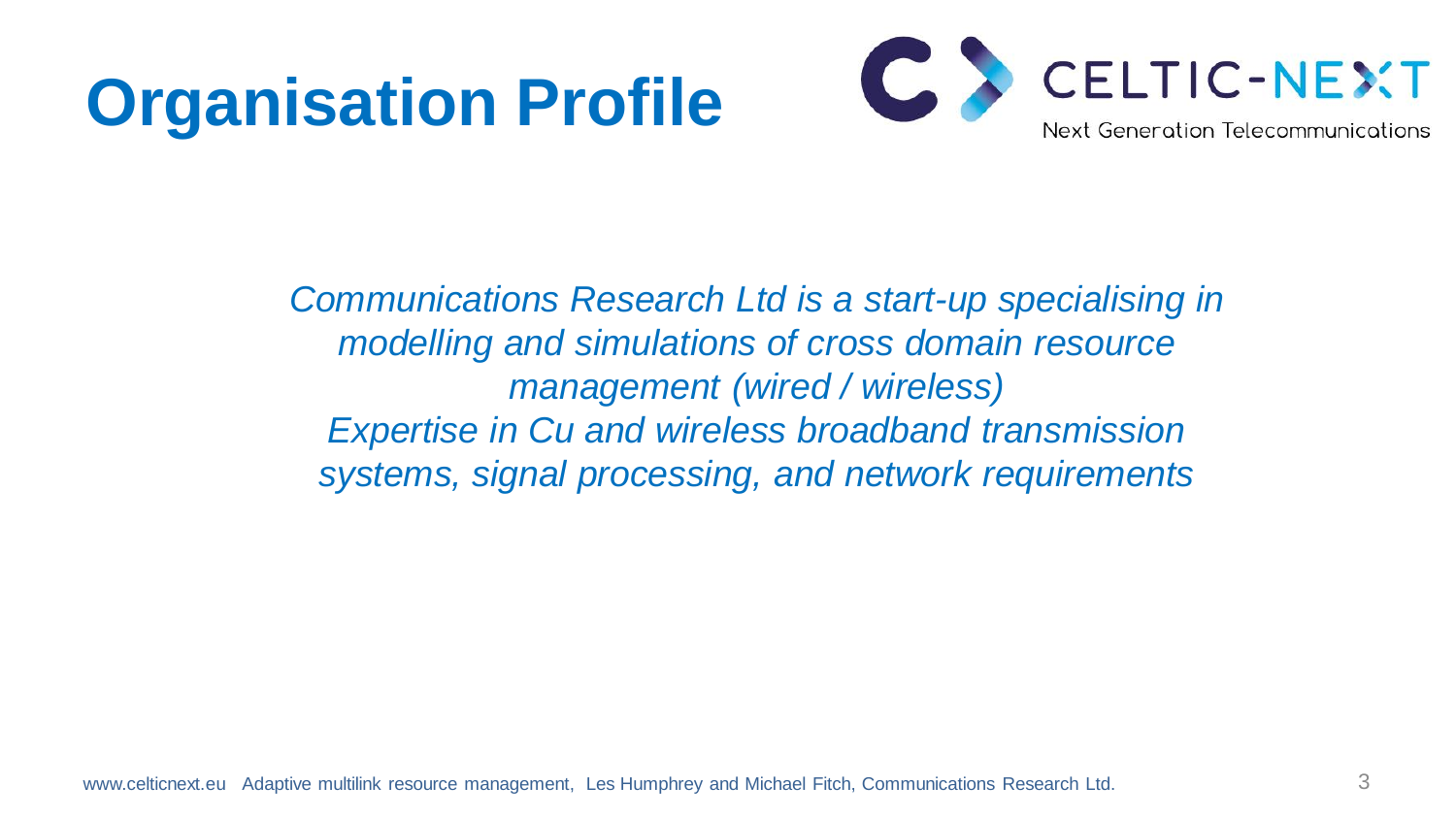## **Proposal Introduction (1)**



The challenge of interest is hybrid access with end-to-end slicing with particular focus on satellite reinforcement for rural areas



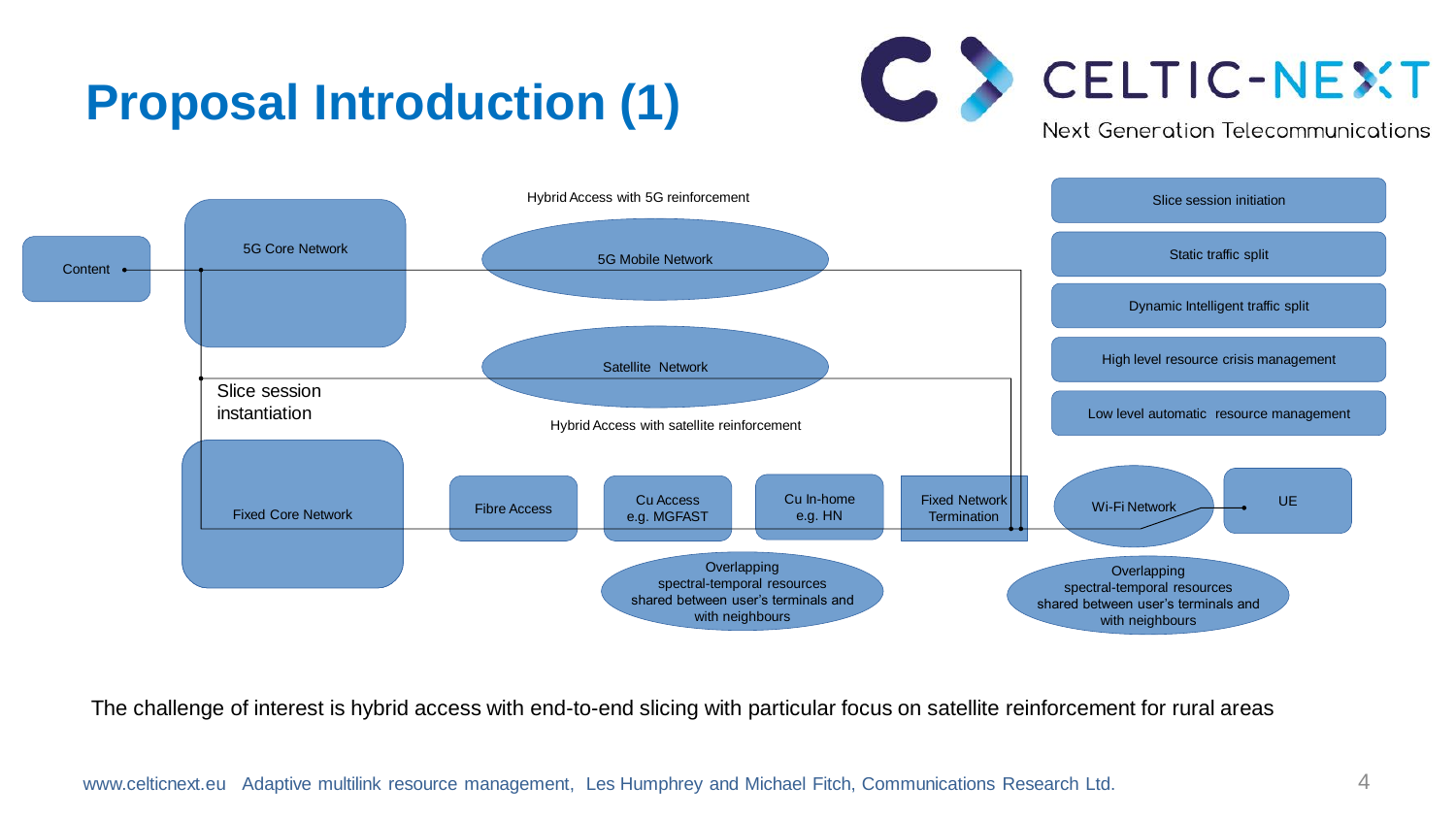### **Proposal Introduction (1)**

The challenge of interest is centralised / distributed resource management on Xhaul and access portions, to support slicing, in the context of many users who may be constricting each other, and a mix of available technologies.



Spectral and temporal resources shared between user's terminals and with neighbours' terminals

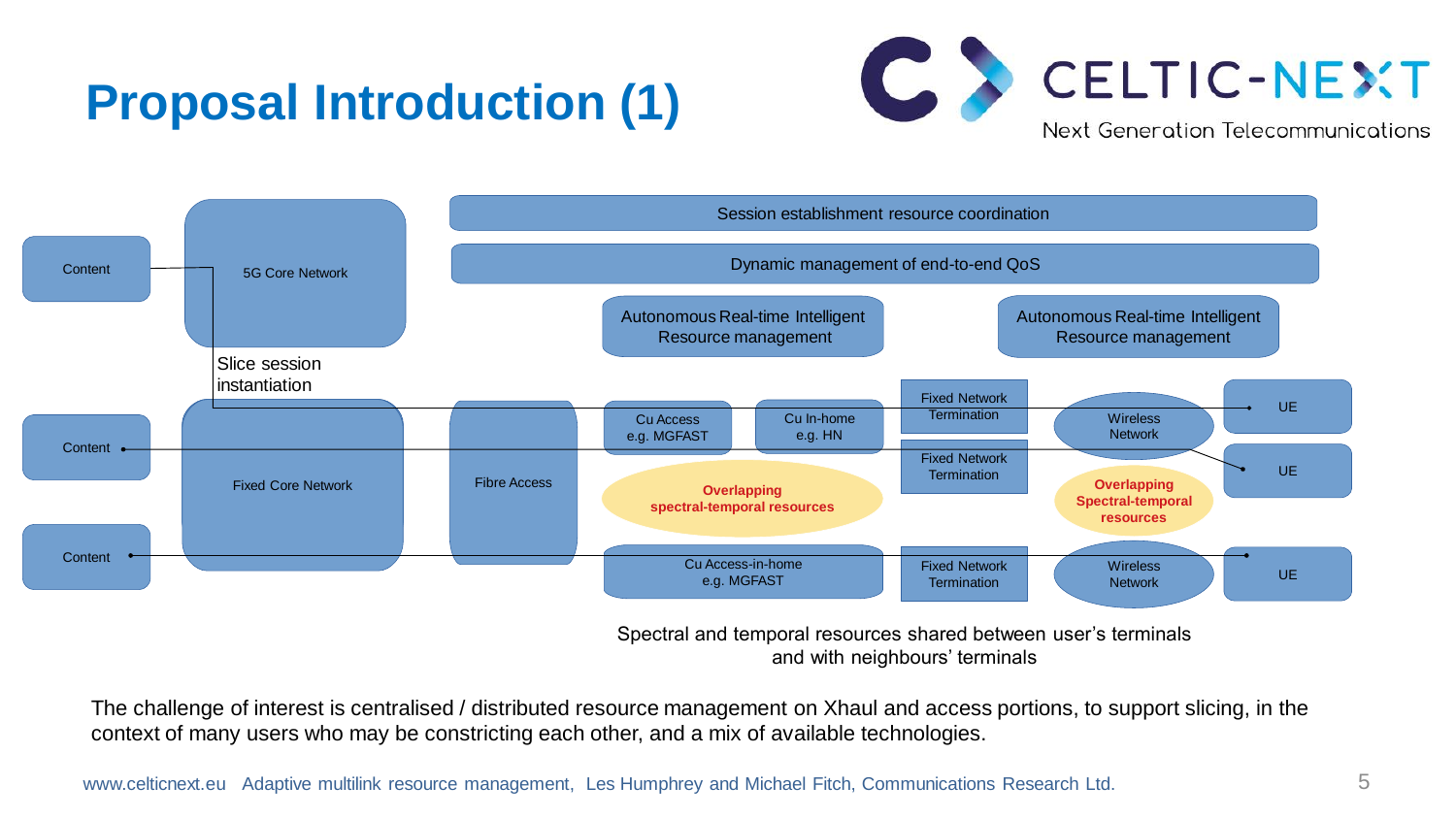### **Proposal Introduction (2)**

6

#### *Expected outcome is improved sharing of spectrum and scalable, viable slice management across multiple in home*

*systems.*

*The major tasks on the project are envisaged to be:* - *Use-case analysis and architecture design with learning* - *Modelling of traffic and resource management problem and* 

- 
- *algorithms*
- *Verification of algorithms on test-beds*
- *Standards participation with contributions*

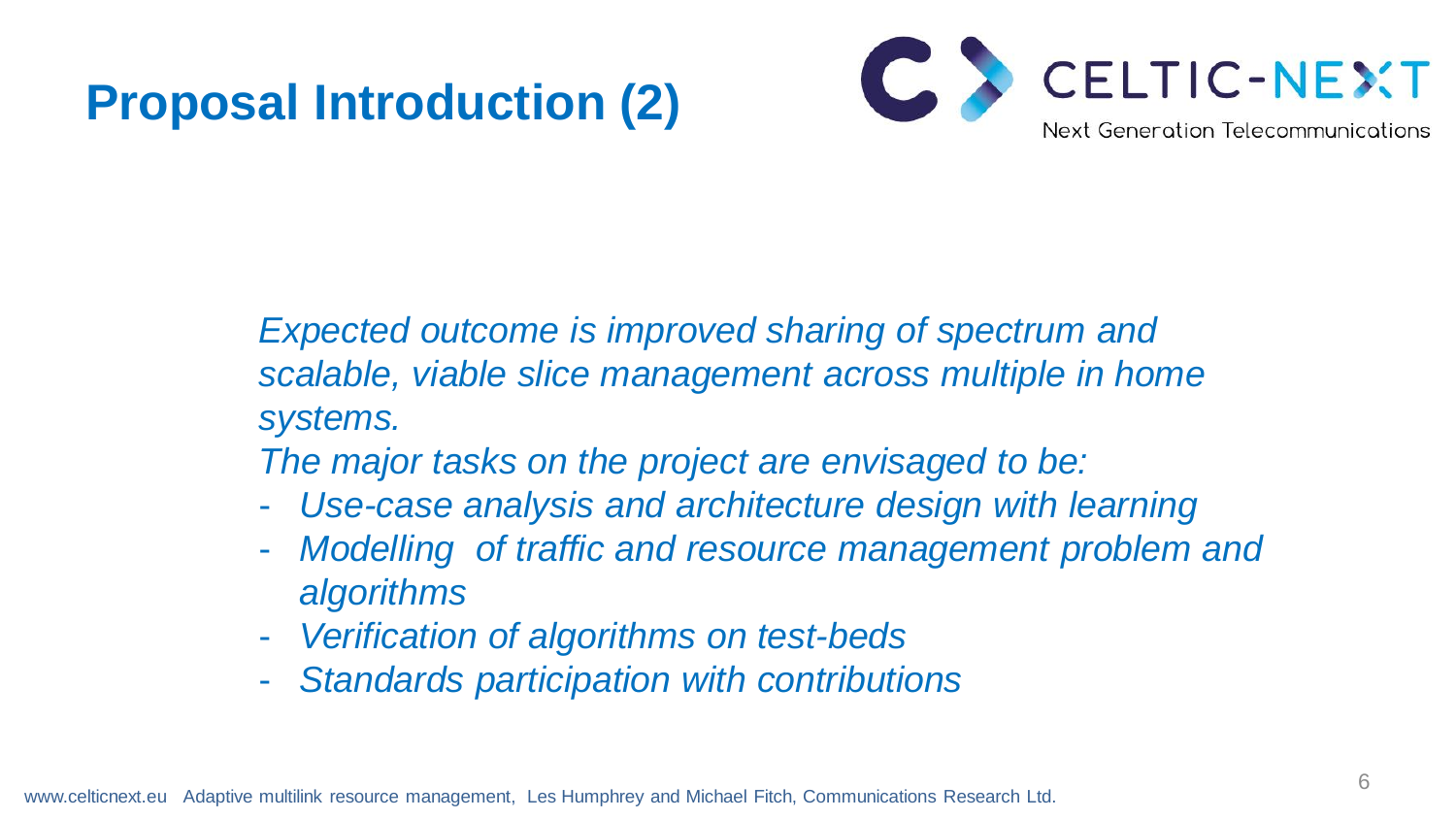# **Partners**

7

#### *We are seeking to join plans to merge the H-OPTO and FU5ION*

*projects* 

We are here to seek out partners, and would like to work with *systems integrators, in-home terminal vendors and chip designers.*